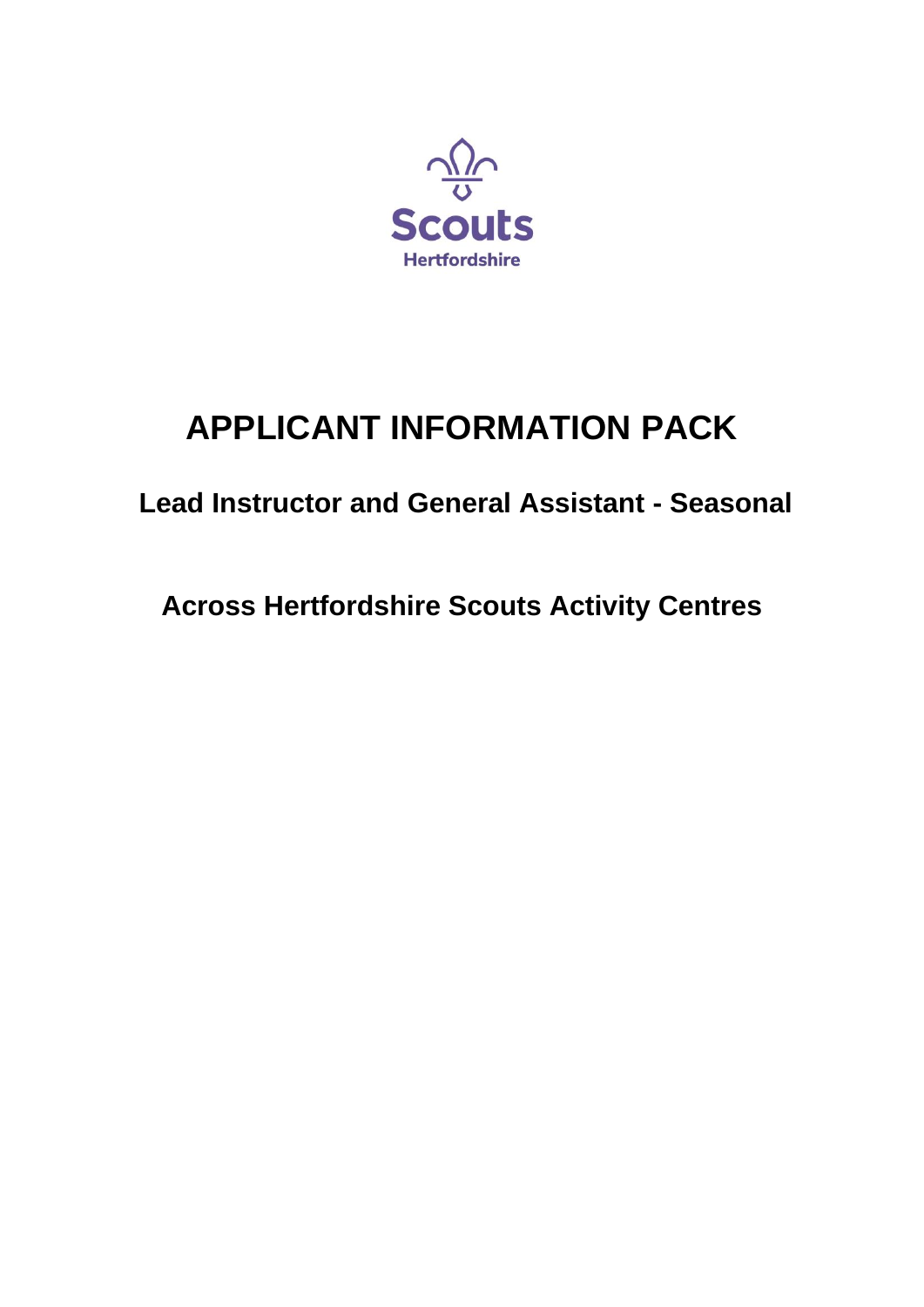

### **ABOUT US**

Scouting in Hertfordshire began formally in 1908, with 16 Districts, after Percy Everett met with Lord Baden-Powell at a dinner party and was encouraged to form a Scouting structure in the County. Hertfordshire now covers 18 Districts, split into over 180 Groups.

With such a big emphasis on adventure and outdoors in Scouting, Hertfordshire offers four Activity Centres within the County for day visits, camping and adventure needs. We also offer one centre in Scotland for trips further afield.

The four sites in Hertfordshire are:

**Phasels Wood Activity Centre**, based in Kings Langley. This site has been a Scout Activity Centre and Camp site for over 85 years and covers an area of 95 acres in rural Hertfordshire: 30 acres of woodland, 30 acres of rolling meadowland and a large 30 acre field. The site offers a choice of camping and indoor accommodation, as well as plenty of activity options for groups of all sizes.

**Tolmers Activity Centre**, based in Cuffley. This site has 70 acres of camping fields offering activities for small or large groups and can be combined with camping trips or indoor residential stays.

**Well End Activity Centre**, based in Borehamwood. With 5 acres of meadow, four acres of enclosed woodland and a range of activities. There are a range of camping, indoor and meeting spaces on offer.

**Harmer Green Activity Centre**, based in Welwyn. Offering 44 acres of woodland, this site is available to book by Hertfordshire Groups for daytime and evening visits to support the delivery of the Scouting programme. Access to the site is on foot only at the moment.

The fifth site in Scotland is:

**Lochearnhead Activity Centre**, based in Sterling. The site consists of a converted railway station and is currently undergoing a major refurbishment to extend and improve our offering of indoor spaces for dining and sleeping in addition to our outdoor space for camping. The site is perfectly located in the Loch Lomond and Trussocks National Park where plenty of outdoor activities are available.

Hertfordshire Scouts offer a wide range of activities to our customers including: Abseiling, Aeroball, Archery, Climbing Wall, Crate Stacking, Cresta Run, High Ropes, Ice Climbing, Kayaking, Orienteering, Pedal Karts, Rifle Shooting, Revolving Climbing Wall and Traverse Wall, Underground Tunnel System and Zip Wire. We also run mobile activity equipment for offsite events, as well as providing private parties and catering for centre visitors.

Further details of the Centres and activities can be found on our website at www.hertfordshirescouts.org.uk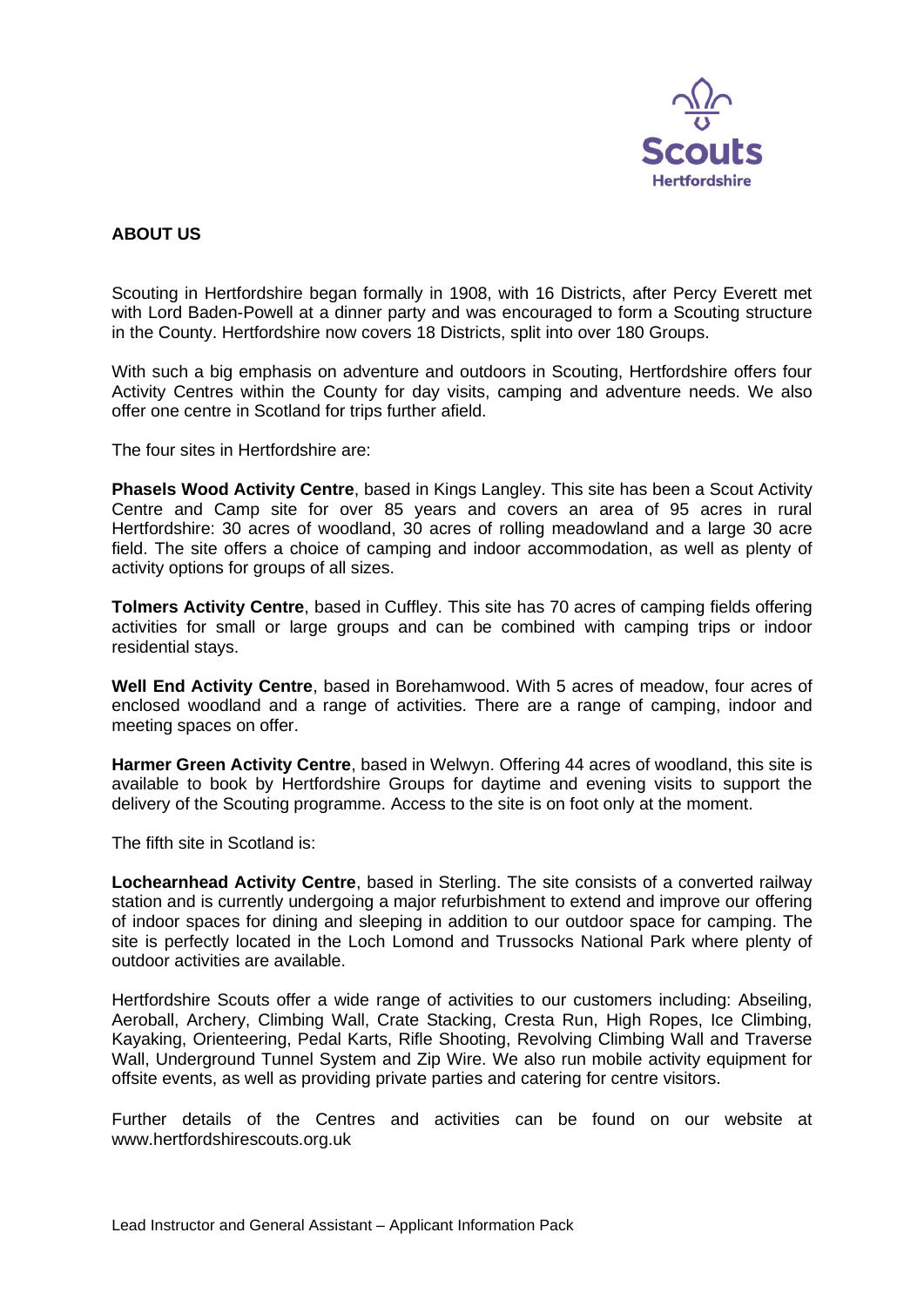

Scouts  $\frac{\sqrt{2}}{9}$ 

u<br>Lloetfordebire

#### **The Scout Association Vision & Values**

Everything we do in Hertfordshire Scouts is undertaken in line with The Scout Association, so it is important that all our staff are aware and understand their Vision and Values.

Vision:

By 2025 we'll have prepared more young people with skills for life, supported by amazing leaders delivering an inspiring programme.

We'll be growing, more inclusive, shaped by young people and making a bigger impact in our communities.

Values:

Integrity - We act with integrity; we are honest, trustworthy and loyal. Respect - We have self-respect and respect for others. Care - We support others and take care of the world in which we live. Belief - We explore our faiths, beliefs and attitudes. Co-operation - We make a positive difference; we co-operate with others and make friends.

#### **Hertfordshire Scouts Strategy for 2021-2023:**

Hertfordshire Scouts will be working on the delivery of the workstreams set out in the Scouts Vision 2025

#### Pillars of the Scouts Vision 2025

Focus on the areas that we can be better at and influence locally

| Programme                                                                                                                                   | People                                                                                                                                               | Perception                                                                                                                                                                                         |
|---------------------------------------------------------------------------------------------------------------------------------------------|------------------------------------------------------------------------------------------------------------------------------------------------------|----------------------------------------------------------------------------------------------------------------------------------------------------------------------------------------------------|
| <b>Support quality</b><br>programmes                                                                                                        | Improve the volunteer<br>journey                                                                                                                     | <b>Transforming our image</b>                                                                                                                                                                      |
| Develop amazing<br>leaders<br>"Off the Shelf"<br>programme<br>Online information and<br>$\bullet$<br>booking – accessible to<br>all leaders | Transform adult<br>recruitment<br>Simpler training<br>٠<br>Better online resources<br>Effective and targeted<br>$\bullet$<br>internal communications | <b>Brand roll out</b><br>$\bullet$<br>Resources to promote<br>$\bullet$<br>the benefits of Scouting<br>Support local PR<br>$\bullet$<br>initiatives<br>Ensure effective<br>$\bullet$<br>Governance |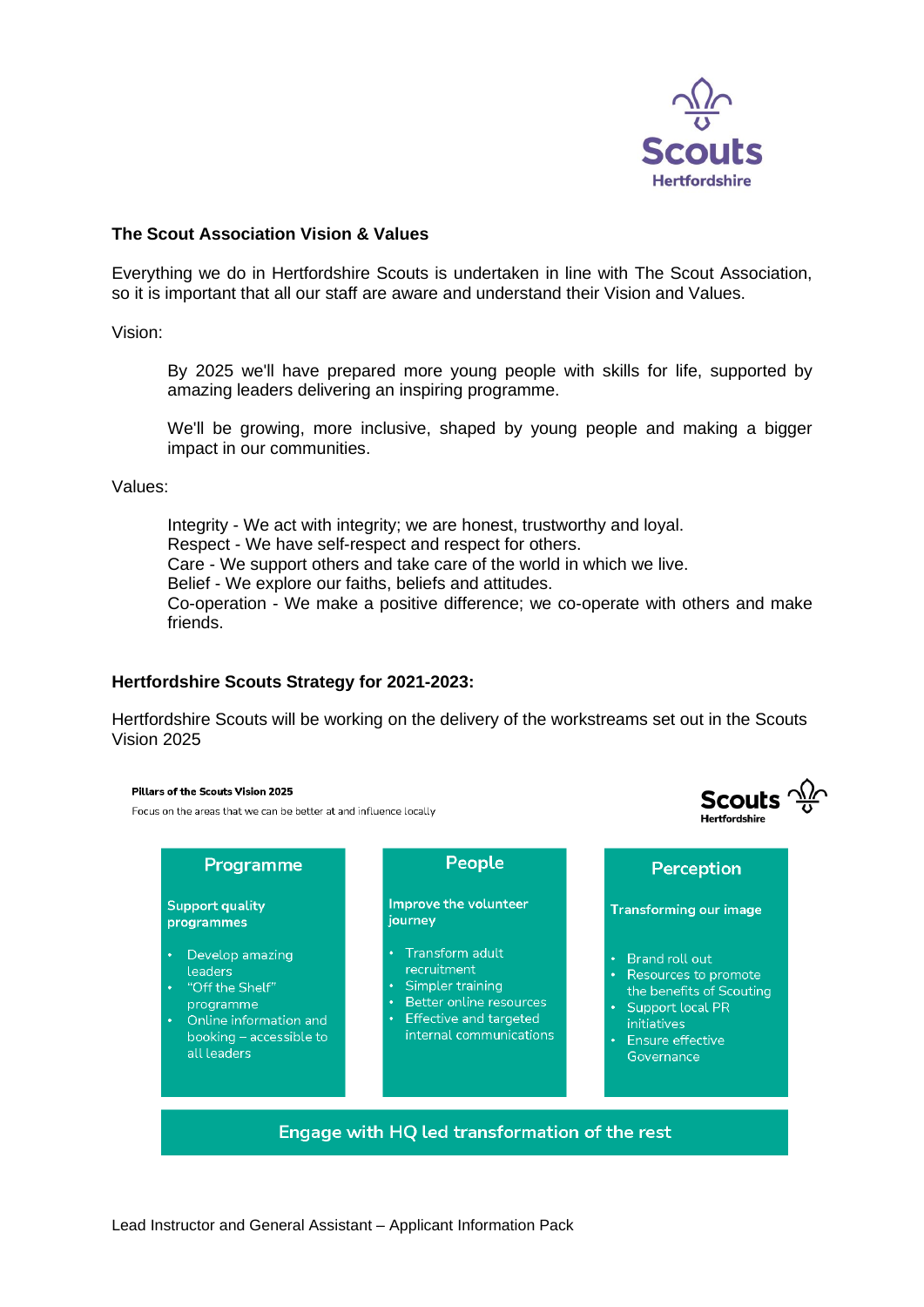

Locally we will emphasise:

- Supporting the resumption of face-to-face Scouting,
- recovering our youth and leader membership numbers through a focus on group **Scouting**
- A focus on governance and risk management
- Safe re-opening of our Activity Centres, prioritising Scouting users
- Financial recovery, including servicing our CBILS loan and re-building reserves

Deliver a "One Team" approach across the County Team through the implementation of "Team Herts", building cross functional relationships between sections, activities team and adult support functions

Recruit talented individuals to key roles in the County Team, review existing posts to ensure "round peg in a round hole" across the board

Develop stronger two-way communication with District Commissioners to support them in the maintenance of existing groups and the delivery of growth

To deliver a "fit for purpose" digital foundation – through our digital strategy

Enhance our influence with key partners and supporters, ensure we have a fair share of voice in the broader Hertfordshire Youth community

Support the strengthening of training and governance across the membership

Our aim is to restore our membership to 2020 census levels by 2023, with 20,000 members by 2025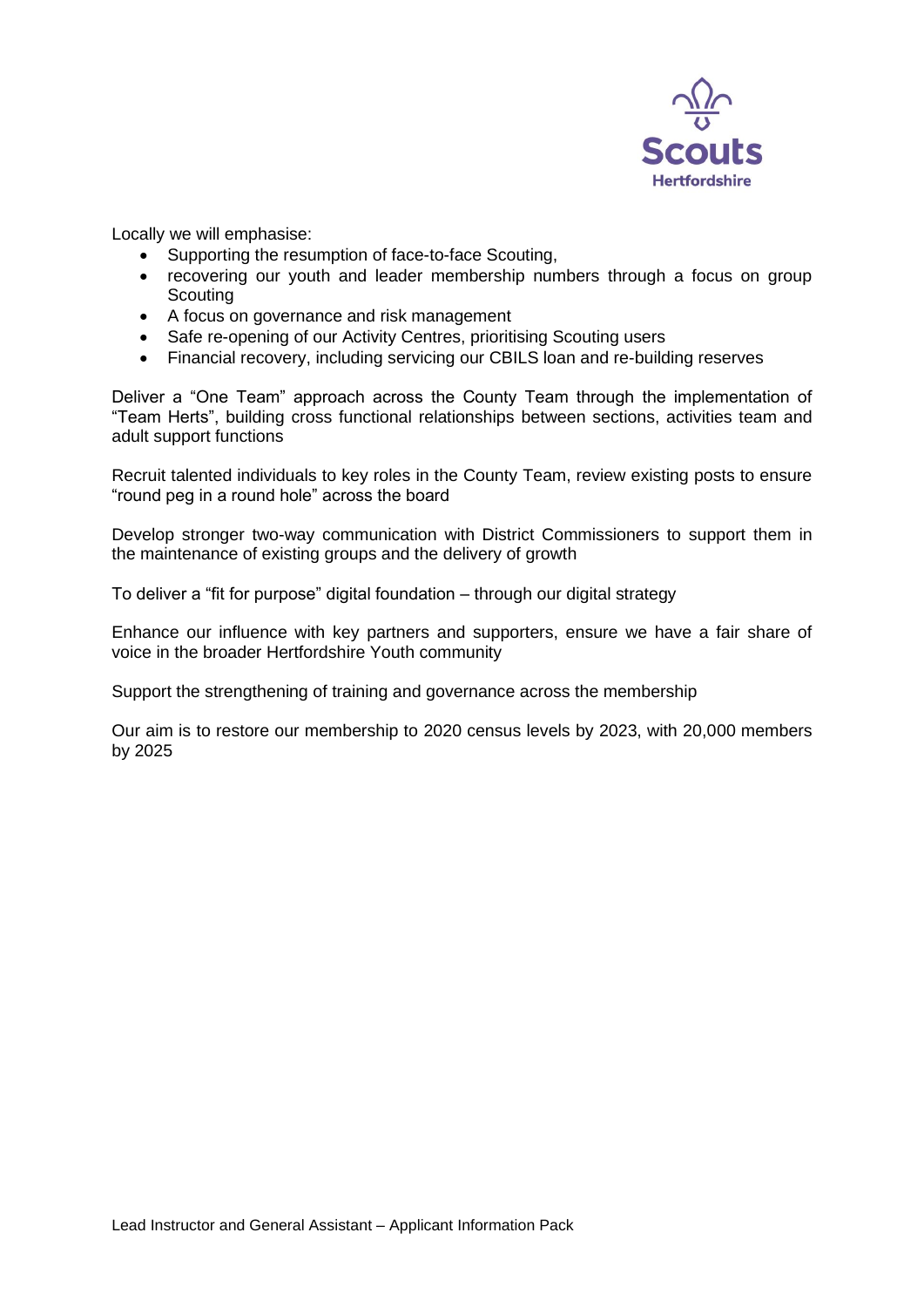

## **Hertfordshire Scouts Structure**



#### **The County Executive & The Activity Centres Management Committee**

Hertfordshire County Scout Council is a Registered Charity and its Executive Committee, which comprises the Trustees, maintains an overview of all Scouting and commercial activity. The County Commissioner and County Chairman take a particular interest in County's Activity Centres, as does the County Treasurer. Specific members of the Executive Committee take a lead in various aspects of site business, such as remuneration, safeguarding and health and safety. A member of the Executive Committee currently chairs the Activity Centres Management Committee.

The Activity Centres Management Committee (ACMC) meets throughout the year and reports back regularly to the County Executive. The Committee, including the Manager Activity Centres & Support Functions, is responsible for the long-term strategic planning for all County sites, maintaining a financial overview as well as overseeing what is happening and dealing with matters of urgency. The Committee appoints specialists to advise when necessary.

#### **Manager Activity Centres & Support Functions**

The Manager Activity Centres & Support Functions has overall responsibility for the managerial and operational aspects of our Activity Centres and County Support functions. They are responsible for staff management and deployment, budgets, performance, recruitment, health & safety and the overall customer experience. They are supported by HR, County Secretary, Chair of the ACMC and County ASU Manager.

#### **Experience Managers**

Lead Instructor and General Assistant – Applicant Information Pack The Experience Managers have day to day responsibility of running the four Hertfordshire Activity Centres and support the Activity Centre and Support Functions Manager in delivering the overall strategic plan and operational activities. They are responsible for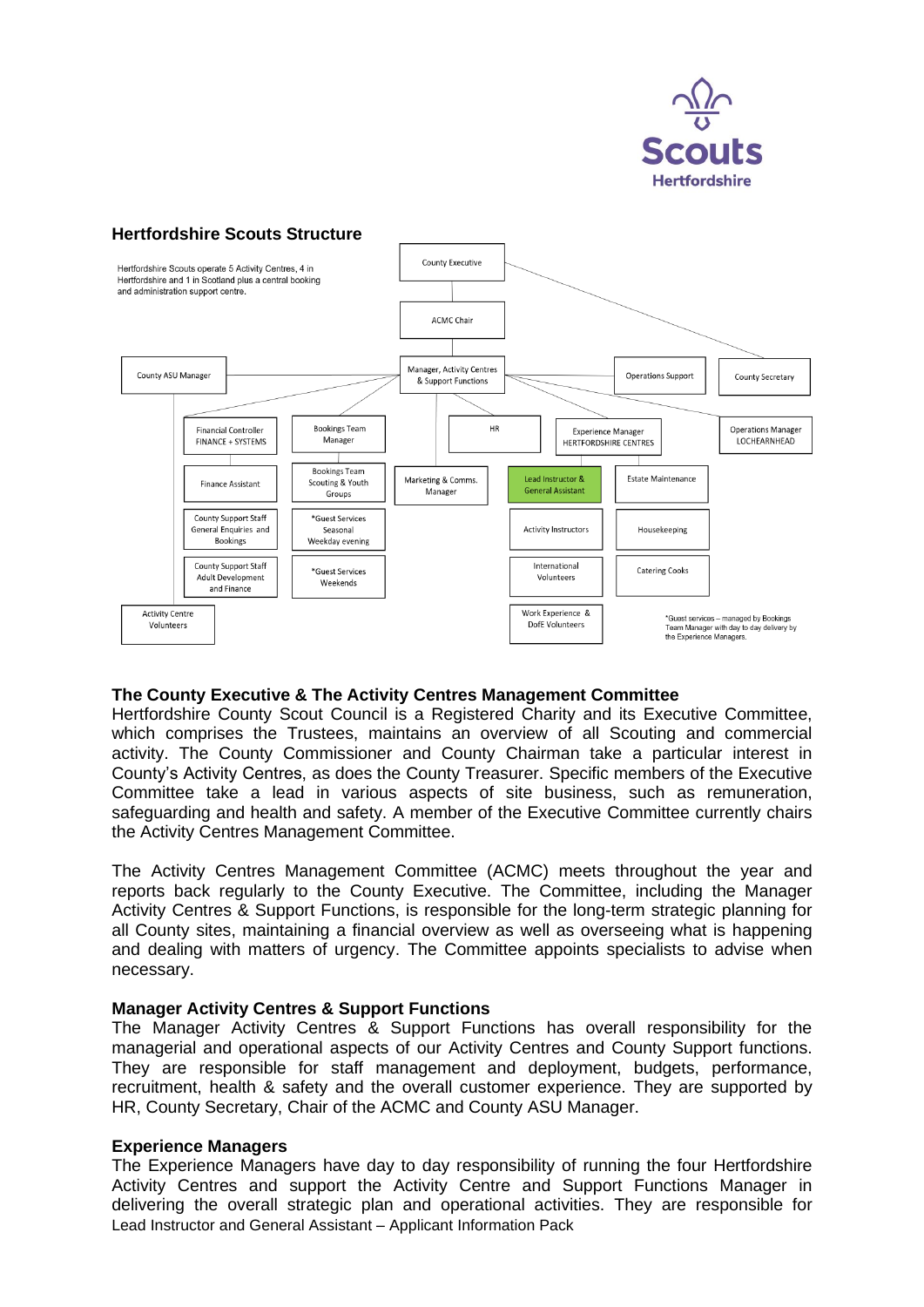

ensuring the whole experience for the customer is positive, from the moment they come on site, to the moment they leave, and that the staff display professionalism and excellent customer service at all times. They ensure all buildings and grounds are ready in advance of the customer arriving and put together staff rotas to make sure all activities can be delivered appropriately and as requested. Experience Managers are also able to deliver activities and provide hands-on maintenance knowledge.

#### **Bookings Team**

The bookings Team are responsible for the design and delivery of quality programmes for our customers, which predominantly are from Scouting, Guiding, Youth Groups or Schools. The team aims to discuss their needs and provide safe, fun, educational, high quality and memorable experiences.

#### **Guest Services**

Our Guest Services team provide our essential out of office hours Customer Service. They are the face of Hertfordshire Scouts in the evenings (during the summer months) and during the weekends (year-round). They have varied responsibilities, dependent on how many and the type of groups visiting the Activity Centres. During busy periods they will be meeting & greeting customers, providing information and appropriate equipment for the activities, checking the customer has everything they need, making booking amendments on the booking system, addressing issues which arise and locking up at the end of the sessions. During quieter months they will provide additional admin support to our Bookings team and Finance Department. The Guest services will work with the Experience Managers and Bookings team to ensure all the customer needs are met.

#### **Other Functions**

Within the team we also have staff responsible for Finance, Marketing and Communications to aid the smooth running of the operations of the Hertfordshire Scouts sections, to ensure that our events and services are appropriately marketed, and we are meeting our charities obligations.

#### **Activities Team**

Our current Lead Instructors and General Assistants combine both supervision and hands on activity delivery. They act as the focal point for visitor activity enquiries. They work with our Management team, Bookings Team and Guest Services to ensure that they and their team deliver high quality, safe, activity experiences and help to create innovative programmes and learning experiences. They also use their practical skills to ensure that the Centres are always looking at their best. This team is at the heart of delivering a quality customer experience.

#### **Estate Maintenance**

Our four Hertfordshire Activity Centres offer very different experiences to our customers, from the basic camping experience for Scout groups through to corporate team away days. All our customers expect the Centres to be ready for their visit and for everything to be functioning appropriately. This means that it is essential the buildings are maintained and presented to a high standard, the toilet and shower blocks are all working well, the equipment and vehicles are all maintained and checked regularly and that the land at each Centre is looked after appropriately. Seasonally this role changes as the summer months will involve a great deal of grass cutting while the winter months allow for more maintenance and planning activities to be undertaken. Estate Maintenance work with all areas of the team

Lead Instructor and General Assistant – Applicant Information Pack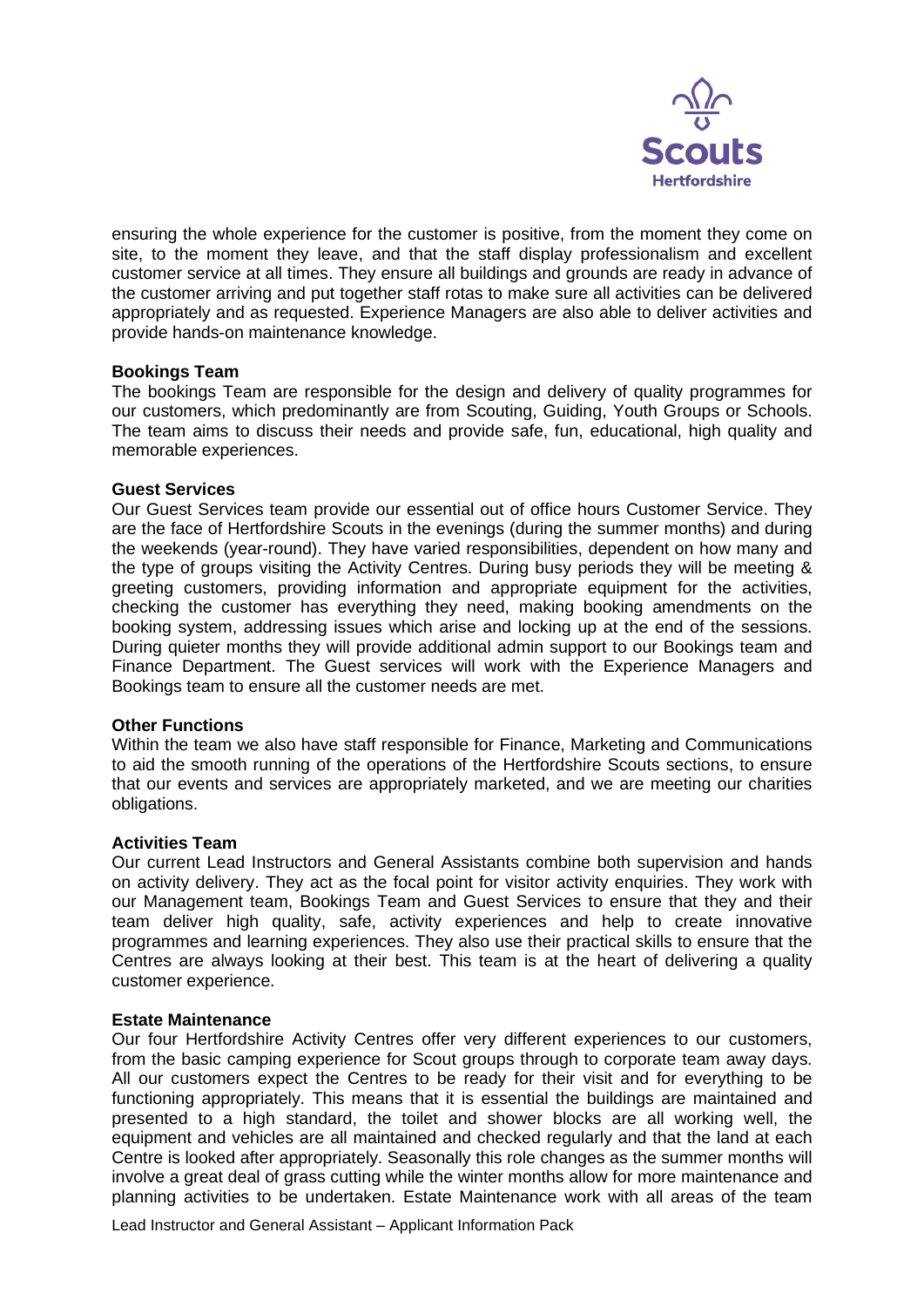

responding to customer feedback and looking ahead to upcoming bookings and prepping appropriately, all the while making sure that all our Health and Safety standards are met.

#### **Activity/Catering/House Keeping Staff – Casual hours**

These staff are critical to the success of our team and play a key role in the experience our customers receive. Our Activity staff will either already have qualifications and training to be able to run our activities or will be willing and able to be trained in order to support our permanent Instructors. Day to day duties which our Activity staff get involved in are wide ranging including preparing and running activities, meeting and greeting customers, catering, cleaning, site maintenance or any ad hoc requirements.

Our pool of cooks and house keepers are essential to our team as we offer catering packages to enhance our customer's experience and have several residential and indoor spaces across our Centres which need to be cleaned and prepped before and after our customer's visits.

All our staff can be assigned to work at any of our Hertfordshire sites and the hours of work, including weekends and evenings, will be dependent on what the customer has requested.

#### **Volunteers**

We are also supported at mainly weekends by a large number of Activity Centre volunteers and throughout the year by international volunteers who partake in a 6 month or 12 month programme.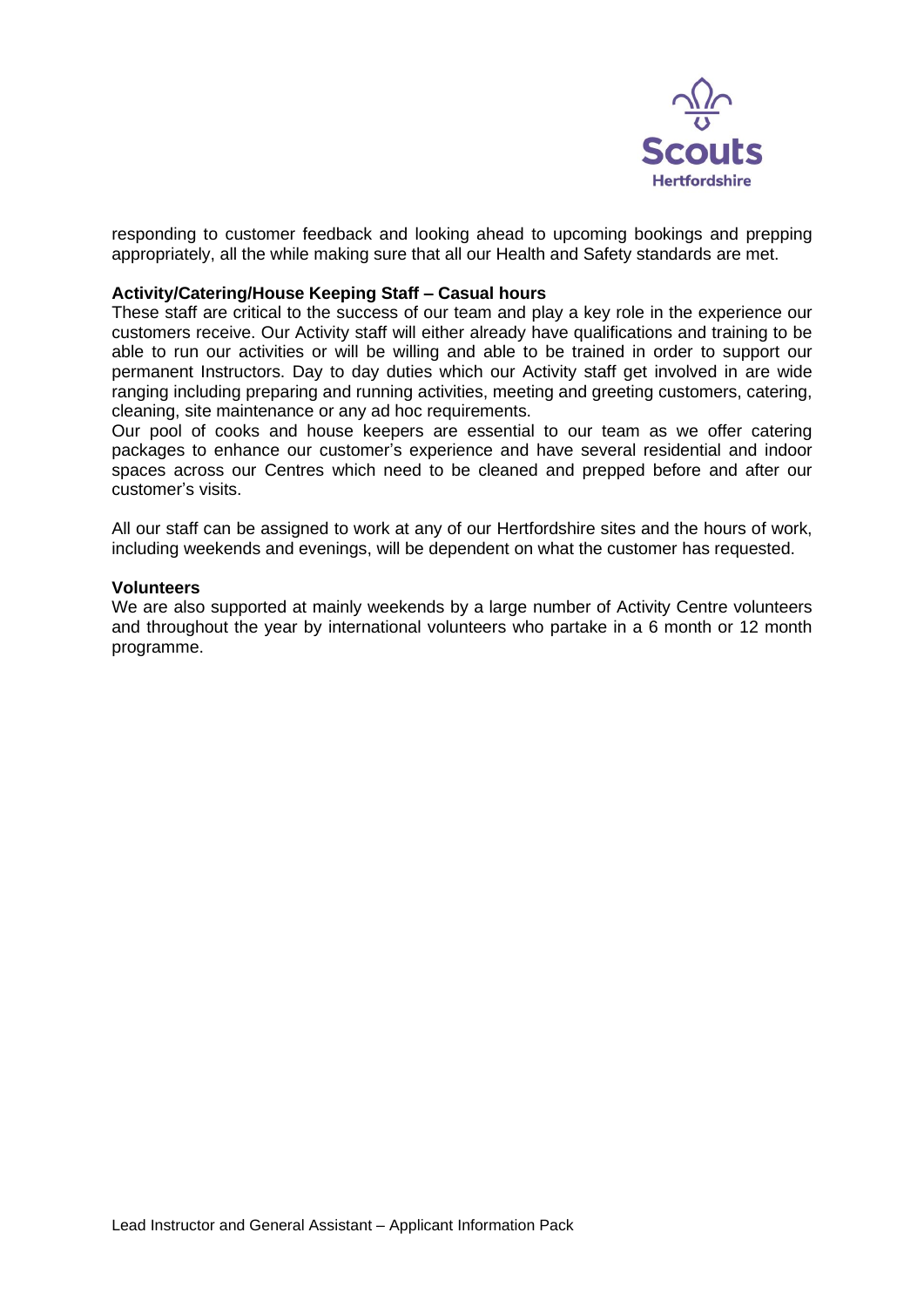

#### **Role description – Lead Instructor and General Assistant - Seasonal**

Combining both supervision and hands on activity delivery, you will be a positive role model for our Activity Staff and young people, and act as the focal point for visitor activity enquiries. You will work with our Experience Managers to ensure that Instructors deliver high quality, safe, activity experiences and help create innovative programme and learning experiences.

You may also use your practical skills to ensure that the Centres are always at their best. Whether it is running an activity, maintaining our grounds and buildings, managing and issuing our hire equipment or responding to urgent repairs, you are at the heart of delivering a quality customer experience.

Most importantly, you will be a primary point of contact for our customers, helping to make sure their visit is as enjoyable as possible, so a positive and outgoing personality is important.

#### **Main tasks**

To support the Experience Managers in delivering a wide range of activities to the defined standards, providing our guests with a high quality safe, fun and educational experience.

To use your qualifications to deliver training direct to customers to meet the needs of their programmes.

To lead activity delivery, readiness and safety of activity areas and equipment.

To work with the Experience Managers to ensure the effective deployment of appropriately qualified staff to deliver each day's programme.

To be a point of contact for visitors and seek to personally meet their needs or identify appropriate assistance for them.

To maintain high standards in all aspects of the role to ensure that we provide our customers the safe, tidy environment and high quality facilities they expect.

To provide support to our international volunteers in their training and language needs and ensure their day to day welfare needs are met.

#### **All team members**

Refrain from acting in a manner that in any way endangers you, fellow employees, volunteers, customers or the public.

Avoid any behaviour that discriminates against your fellow employees or potential employees on the grounds of their gender, sexual orientation, marital status, race, religion or belief, creed, colour, nationality, age, ethnic origin or disability.

Safeguard at all times confidentiality of information relating to Hertfordshire County Scout Council, its staff, volunteers and clients.

Lead Instructor and General Assistant – Applicant Information Pack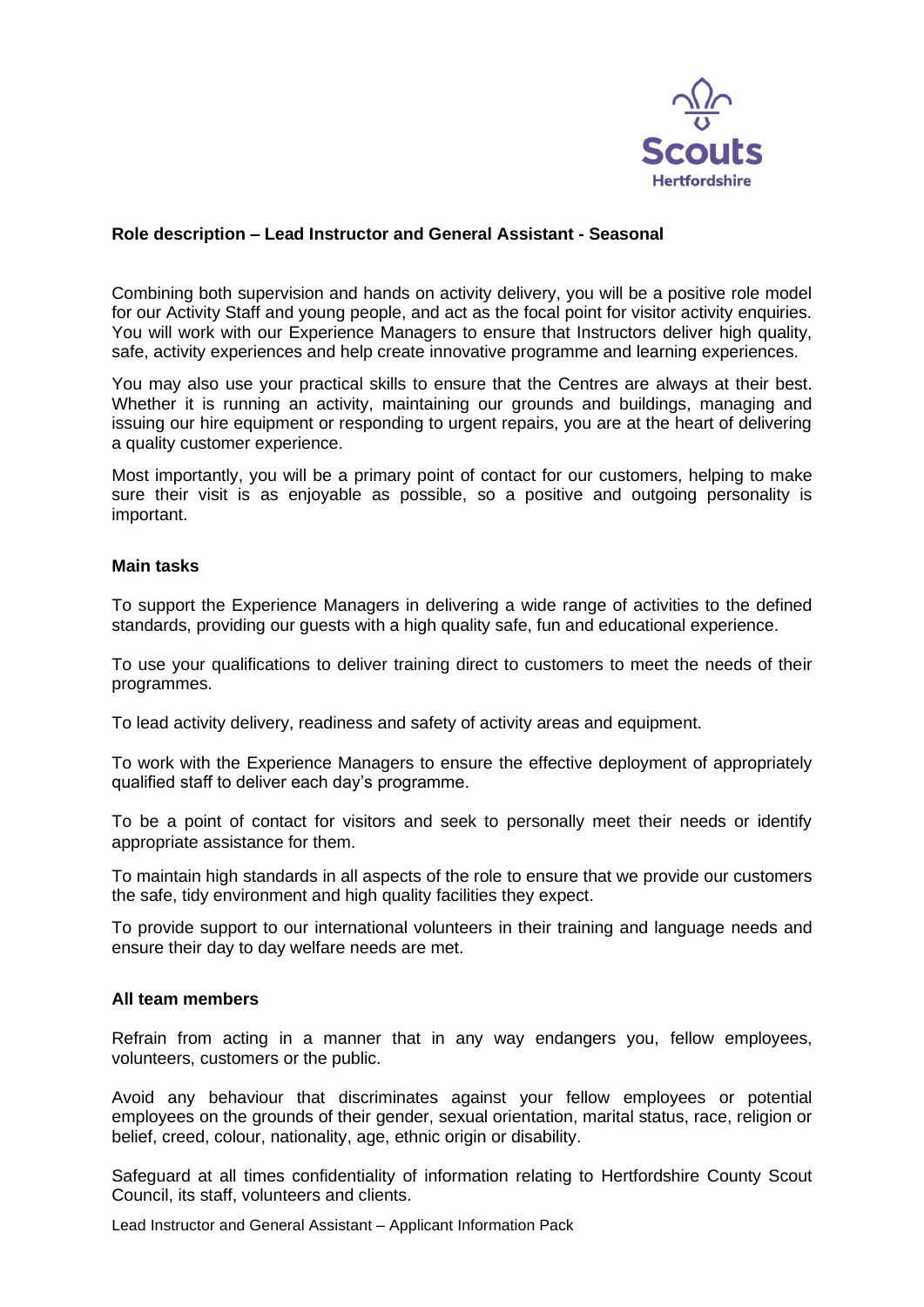

Behave in a manner that ensures the security of Hertfordshire County Scout Council property and resources and abide by all relevant Hertfordshire County Scout Council policies and procedures, as well as Scout Association policies and procedures.

This list of duties and responsibilities is by no means exhaustive and the post holder may be required to undertake other relevant and appropriate duties as required.

#### **Experiences**

- Experience of working in the outdoor activity centre sector
- Ability to problem solve in a customer service focussed environment
- Confidence working in a values based working environment.
- Experience of working with 3rd party suppliers or external contractors/providers on behalf of customers.
- Experience of working with guests or customers to deliver a programme, timetable or similar bespoke product that meets their needs.

#### **Skills, abilities and knowledge**

- Be able to cope well with a diverse workload that requires prioritising.
- Highly personable and people motivated.
- Ability to build effective relationships with visitors, volunteers and staff and volunteers
- Be willing to understand the financial management of elements of centre budget as required.
- Competent IT skills especially in Microsoft office applications, and the use of cloud based business systems (booking systems, Teams etc.)
- Be a systematic, organised and efficient worker who works logically in a measured and structured manner and who cares about doing a good job every time.
- Have strong communication skills with internal and external customers.
- Hold a current full clean driving licence

#### **Values and Personal Qualities**

- A self-aware, positive and approachable leader.
- An effective leader who is assertive, energetic and determined.
- An excellent role model who promotes high standards or integrity, and commands trust and confidence from others.
- Able to maintain an up-to-date knowledge of technical competency areas and take a proactive approach to self-development.